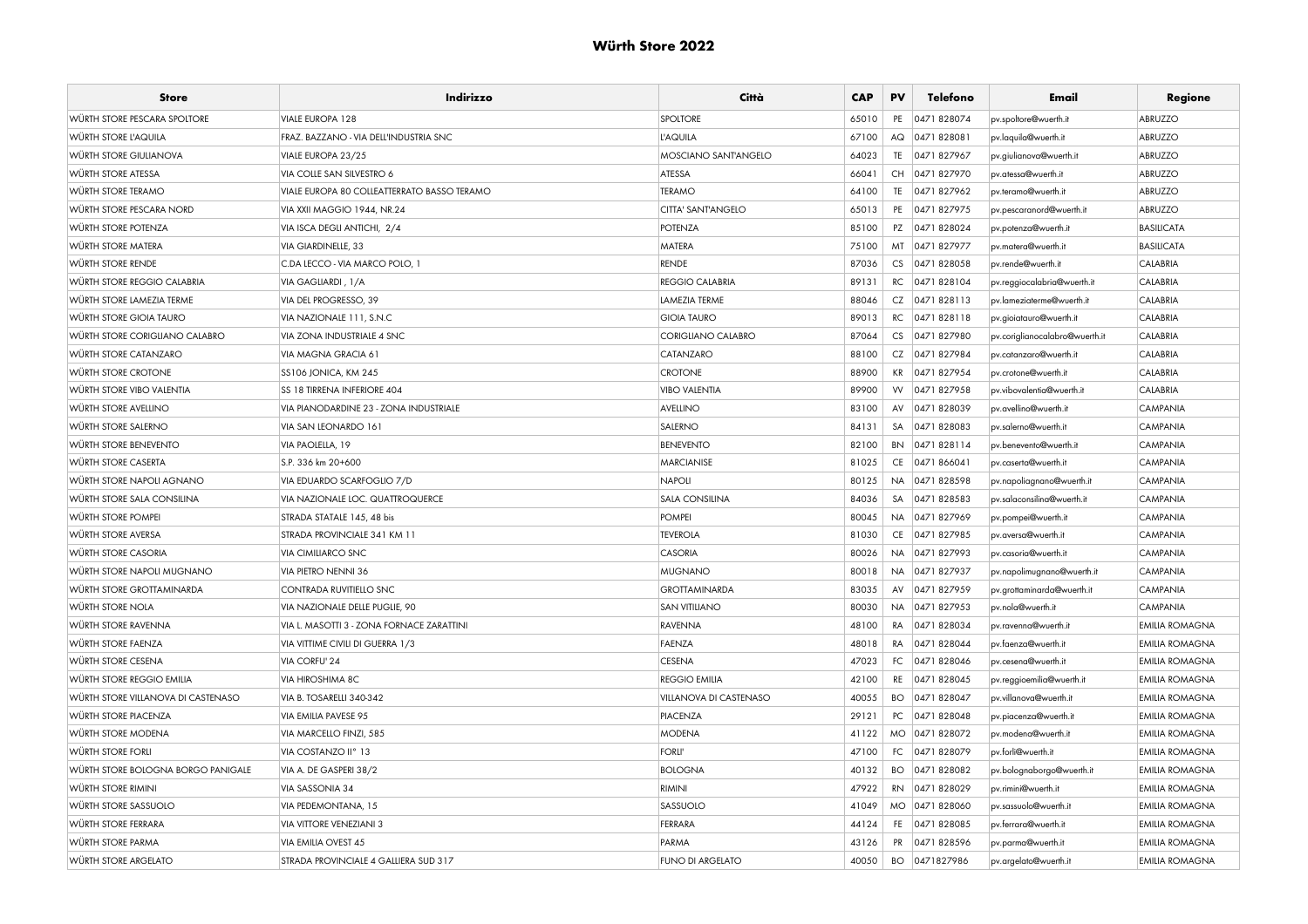| <b>Store</b>                           | Indirizzo                                         | Città                            | <b>CAP</b> | PV        | Telefono       | Email                        | Regione                      |
|----------------------------------------|---------------------------------------------------|----------------------------------|------------|-----------|----------------|------------------------------|------------------------------|
| WÜRTH STORE IMOLA                      | <b>VIA BACCHINI, 5</b>                            | <b>IMOLA</b>                     | 40026      | BO.       | 0471827988     | pv.imola@wuerth.it           | <b>EMILIA ROMAGNA</b>        |
| <b>WÜRTH STORE MIRANDOLA</b>           | VIA DUE GIUGNO 27/29                              | <b>MIRANDOLA</b>                 | 41037      |           | MO 0471 827994 | pv.mirandola@wuerth.it       | <b>EMILIA ROMAGNA</b>        |
| WÜRTH STORE LUGO DI ROMAGNA            | VIA PIRATELLO, 57/2                               | <b>LUGO</b>                      | 48022      | RA        | 0471827922     | pv.lugodiromagna@wuerth.it   | <b>EMILIA ROMAGNA</b>        |
| WÜRTH STORE CORREGGIO                  | <b>VIA FOSSE ARDEATINE 2</b>                      | CORREGGIO                        | 42015      |           | RE 0471 828065 | pv.correggio@wuerth.it       | <b>EMILIA ROMAGNA</b>        |
| WÜRTH STORE CATTOLICA                  | VIA MINCIO 42/C                                   | CATTOLICA SAN GIOVANNI MARIGNANO | 47842      | RN        | 0471827948     | pv.cattolica@wuerth.it       | <b>EMILIA ROMAGNA</b>        |
| WÜRTH STORE CESENATICO                 | SS16 3430                                         | <b>CESENATICO</b>                | 47042      | FC        | 0471828121     | pv.cesenatico@wuerth.it      | <b>EMILIA ROMAGNA</b>        |
| WÜRTH STORE TAVAGNACCO                 | <b>VIA NAZIONALE 74</b>                           | <b>TAVAGNACCO</b>                | 33010      |           | UD 0471 828028 | pv.tavagnacco@wuerth.it      | <b>FRIULI VENEZIA GIULIA</b> |
| WÜRTH STORE PORDENONE                  | VIA GALILEO GALILEI 15                            | <b>PORDENONE</b>                 | 33170      |           | PN 0471828026  | pv.pordenone@wuerth.it       | FRIULI VENEZIA GIULIA        |
| WÜRTH STORE TRIESTE                    | VIA DEL FOLLATOIO, 4 - ANGOLO VIA FLAVIA          | <b>TRIESTE</b>                   | 34147      | <b>TS</b> | 0471828022     | pv.trieste@wuerth.it         | <b>FRIULI VENEZIA GIULIA</b> |
| <b>WÜRTH STORE BOCCEA</b>              | VIA VERNANTE ANG. VIA BOCCEA KM 3.8               | <b>ROMA</b>                      | 00166      |           | RM 0471 828066 | pv.boccea@wuerth.it          | LAZIO                        |
| <b>WÜRTH STORE TUSCOLANA</b>           | VIA TUSCOLANA 1988                                | <b>ROMA</b>                      | 00173      |           | RM 0471 828068 | pv.tuscolana@wuerth.it       | LAZIO                        |
| <b>WÜRTH STORE TIBURTINA</b>           | VIA TIBURTINA, 1234                               | <b>ROMA</b>                      | 00131      |           | RM 0471828067  | pv.tiburtina@wuerth.it       | LAZIO                        |
| WÜRTH STORE CAPENA                     | VIALE DELLA BUONA FORTUNA, 2 - LOC. SCORANO       | CAPENA - ROMA                    | 00060      |           | RM 0471 828041 | pv.capena@wuerth.it          | LAZIO                        |
| <b>WÜRTH STORE FROSINONE</b>           | VIA LE LAME 15                                    | <b>FROSINONE</b>                 | 03100      | FR        | 0471828031     | pv.frosinone@wuerth.it       | LAZIO                        |
| <b>WÜRTH STORE LATINA</b>              | VIA S.S. 148 PONTINA KM.76,65                     | <b>LATINA</b>                    | 04100      | LT.       | 0471828102     | pv.latina@wuerth.it          | LAZIO                        |
| WÜRTH STORE VITERBO                    | LOCALITA' SAN LAZZARO, VIA CASSIA NORD, KM 82,500 | <b>VITERBO</b>                   | 01100      |           | VT 0471 828116 | pv.viterbo@wuerth.it         | LAZIO                        |
| WÜRTH STORE POMEZIA                    | VIA DEI CASTELLI ROMANI 52                        | <b>POMEZIA</b>                   | 00071      |           | RM 0471828063  | pv.pomezia@wuerth.it         | LAZIO                        |
| WÜRTH STORE SALARIA                    | VIA SALARIA 1317/M                                | <b>ROMA</b>                      | 00138      |           | RM 0471 828590 | pv.salaria@wuerth.it         | LAZIO                        |
| WÜRTH STORE CASSINO                    | VIA AUSONIA NUOVA SNC                             | CASSINO                          | 03043      |           | FR 0471 827976 | pv.cassino@wuerth.it         | LAZIO                        |
| WÜRTH STORE RIETI                      | VIA SALARIA PER L'AQUILA 58                       | <b>CITTADUCALE</b>               | 02015      | RI        | 0471 827983    | pv.rieti@wuerth.it           | LAZIO                        |
| <b>WÜRTH STORE APRILIA</b>             | VIA NETTUNENSE KM 23                              | <b>APRILIA</b>                   | 04011      | LT        | 0471 827987    | pv.aprilia@wuerth.it         | LAZIO                        |
| WÜRTH STORE ARDEATINA                  | VIA ARDEATINA 950 ANG, VIA ANTONIO CARRUCCIO      | <b>ROMA</b>                      | 00134      |           | RM 0471827915  | pv.ardeatina@wuerth.it       | LAZIO                        |
| <b>WÜRTH STORE CIVITAVECCHIA</b>       | VIA ALFIO FLERES, 7 - LOCALITA' MONNA FELICITA    | <b>CIVITAVECCHIA</b>             | 00053      |           | RM 0471 827935 | pv.civitavecchia@wuerth.it   | LAZIO                        |
| WÜRTH STORE ROMA PINETA SACCHETTI      | VIA PINETA SACCHETTI 69B                          | <b>ROMA</b>                      | 00167      |           | RM 0471 827938 | pv.pinetasacchetti@wuerth.it | LAZIO                        |
| WÜRTH STORE ROMA PRENESTINA            | VIA PRENESTINA, 713                               | <b>ROMA</b>                      | 00155      |           | RM 0471 827945 | pv.prenestina@wuerth.it      | LAZIO                        |
| WÜRTH STORE ROMA CORSO FRANCIA         | CORSO FRANCIA, 199                                | <b>ROMA</b>                      | 00191      |           | RM 0471 827946 | pv.corsofrancia@wuerth.it    | LAZIO                        |
| <b>WÜRTH STORE GENOVA</b>              | VIA FRANCESCO ROLLA, 25 B ROSSO                   | <b>GENOVA</b>                    | 16152      |           | GE 0471 828038 | pv.genova@wuerth.it          | <b>LIGURIA</b>               |
| WÜRTH STORE SARZANA                    | <b>VIA DANTE ALIGHIERI.99</b>                     | SARZANA                          | 19038      | SP        | 0471828106     | pv.sarzana@wuerth.it         | <b>LIGURIA</b>               |
| WÜRTH STORE GENOVA EST                 | <b>VIA LUNGOBISAGNO ISTRIA 23L</b>                | <b>GENOVA</b>                    | 16141      |           | GE 0471 828092 | pv.genovaest@wuerth.it       | <b>LIGURIA</b>               |
| <b>WÜRTH STORE SAVONA</b>              | VIA A. AGLIETTO 19/R                              | SAVONA                           | 17100      |           | SV 0471 828585 | pv.savona@wuerth.it          | <b>LIGURIA</b>               |
| WÜRTH STORE ARMA DI TAGGIA             | REGIONE PRATI E PESCINE SNC (accanto a V METAL)   | ARMA DI TAGGIA                   | 18018      |           | IM 0471 828605 | pv.armaditaggia@wuerth.it    | <b>LIGURIA</b>               |
| <b>WÜRTH STORE LAVAGNA</b>             | VIA GAETANO PREVIATI, 158                         | <b>LAVAGNA</b>                   | 16033      |           | GE 0471 827918 | pv.lavagna@wuerth.it         | <b>LIGURIA</b>               |
| WÜRTH STORE CORMANO                    | VIA FABIO FILZI 54                                | CORMANO                          | 20032      |           | MI 02 61551777 | pv.cormano@wuerth.it         | <b>LOMBARDIA</b>             |
| WÜRTH STORE CANTU                      | VIA MILANO, 58                                    | CANTU'                           | 22063      |           | CO 0471 828056 | pv.cantu@wuerth.it           | <b>LOMBARDIA</b>             |
| <b>WÜRTH STORE RONCADELLE</b>          | <b>VIA RONCADELLE, 66</b>                         | CASTEL MELLA                     | 25030      | BS        | 0471 828054    | pv.roncadelle@wuerth.it      | <b>LOMBARDIA</b>             |
| WÜRTH STORE LEGNANO                    | VIA PER BUSTO ARSIZIO 12/14                       | <b>LEGNANO</b>                   | 20025      |           | MI 0471 828013 | pv.legnano@wuerth.it         | <b>LOMBARDIA</b>             |
| WÜRTH STORE CREMA                      | <b>VIA MILANO 17</b>                              | <b>CREMA</b>                     | 26013      |           | CR 0471828018  | pv.crema@wuerth.it           | <b>LOMBARDIA</b>             |
| WÜRTH STORE ROGOLO                     | VIA ALLA STAZIONE, 37                             | <b>ROGOLO</b>                    | 23010      | SO        | 0471828019     | pv.rogolo@wuerth.it          | <b>LOMBARDIA</b>             |
| WÜRTH STORE LECCO CIVATE               | VIA PAPA GIOVANNI XXIII, 7                        | <b>CIVATE</b>                    | 23862      |           | LC 0471 828025 | pv.lecco@wuerth.it           | <b>LOMBARDIA</b>             |
| WÜRTH STORE BERGAMO                    | VIA PER CURNASCO, 76                              | <b>BERGAMO</b>                   | 24127      |           | BG 0471 828087 | pv.bergamo@wuerth.it         | <b>LOMBARDIA</b>             |
| <b>WÜRTH STORE BUCCINASCO</b>          | VIA DELLA RESISTENZA 113                          | <b>BUCCINASCO</b>                | 20090      | MI        | 0471828108     | pv.buccinasco@wuerth.it      | <b>LOMBARDIA</b>             |
| <b>WÜRTH STORE GRASS POINT BOVISIO</b> | <b>VIA BERTACCIOLA 46</b>                         | <b>BOVISIO-MASCIAGO</b>          | 20813      |           | MB 0471 828051 | pv.bovisio@wuerth.it         | <b>LOMBARDIA</b>             |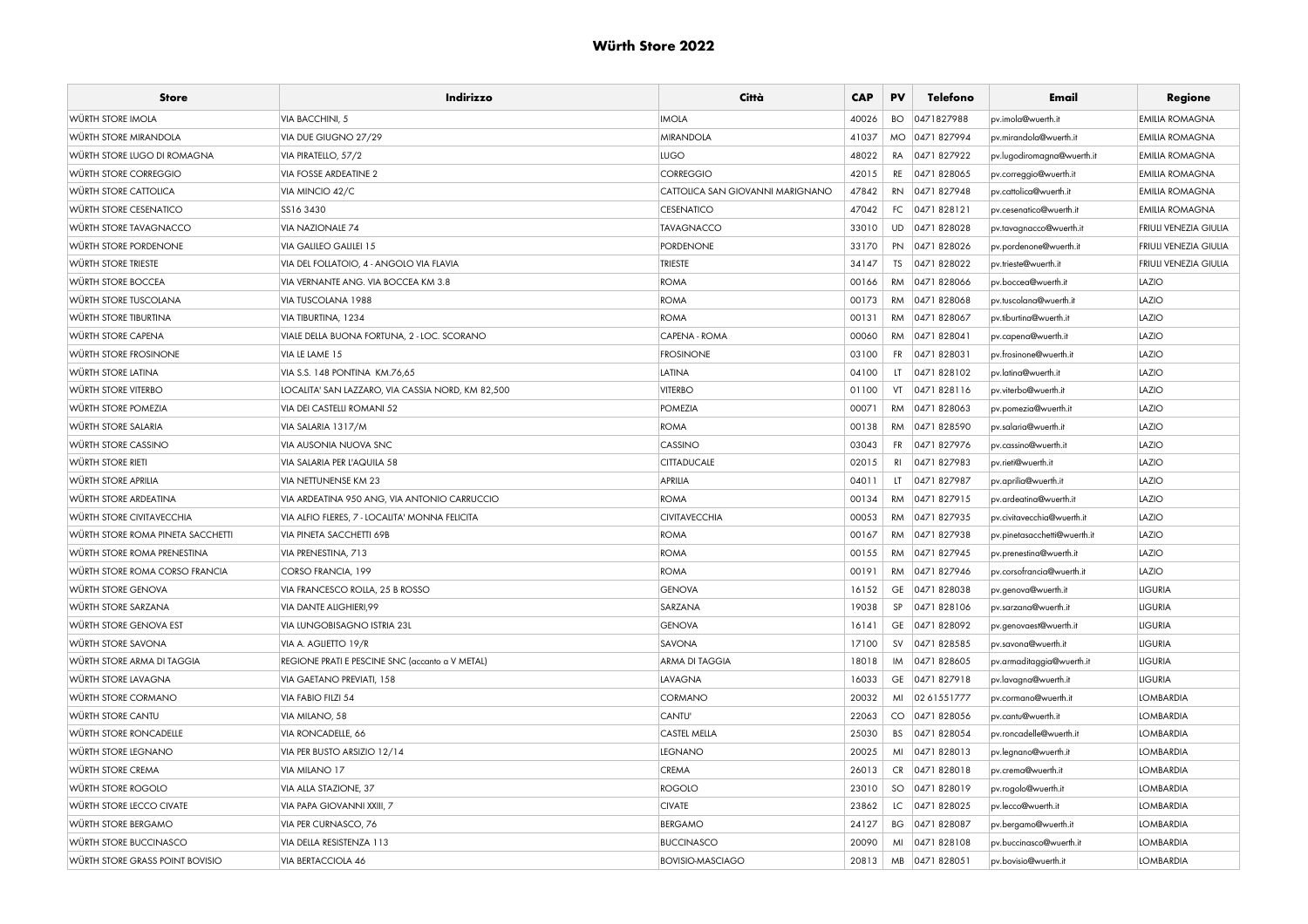| <b>Store</b>                           | Indirizzo                                                                | Città                            | <b>CAP</b> | PV        | Telefono       | Email                                 | Regione          |
|----------------------------------------|--------------------------------------------------------------------------|----------------------------------|------------|-----------|----------------|---------------------------------------|------------------|
| <b>WÜRTH STORE VARESE</b>              | VIA FRANCESCO TAMAGNO 1A                                                 | VARESE                           | 21100      | VA        | 0471828017     | pv.varese@wuerth.it                   | <b>LOMBARDIA</b> |
| <b>WÜRTH STORE MANTOVA</b>             | VIA BRENNERO 36                                                          | <b>MANTOVA</b>                   | 46100      |           | MN 0471 828595 | pv.mantova@wuerth.it                  | <b>LOMBARDIA</b> |
| <b>WÜRTH STORE MONZA</b>               | VIA GIAN BATTISTA STUCCHI 62/21                                          | <b>MONZA</b>                     | 20900      |           | MB 0471828095  | pv.monza@wuerth.it                    | <b>LOMBARDIA</b> |
| WÜRTH STORE TREVIGLIO                  | VIA CARAVAGGIO 45                                                        | <b>TREVIGLIO</b>                 | 24047      |           | BG 0471 828586 | pv.treviglio@wuerth.it                | <b>LOMBARDIA</b> |
| WÜRTH SUPERSTORE PERO                  | <b>VIA SEMPIONE 245</b>                                                  | PERO                             | 20016      | MI        | 0471828599     | wss.pero@wuerth.it                    | <b>LOMBARDIA</b> |
| WÜRTH STORE BOLGARE                    | <b>VIA FACCHINETTI 2</b>                                                 | <b>BOLGARE</b>                   | 24060      | ВG        | 0471827971     | pv.bolgare@wuerth.it                  | <b>LOMBARDIA</b> |
| <b>WÜRTH STORE PAVIA</b>               | <b>VIA ANTONIO GRAMSCI 40</b>                                            | SAN MARTINO SICCOMARIO           | 27028      | PV        | 0471 827972    | pv.pavia@wuerth.it                    | <b>LOMBARDIA</b> |
| WÜRTH STORE OLGIATE COMASCO            | <b>VIA ROMA 88/90</b>                                                    | OLGIATE COMASCO                  | 22077      |           | CO 0471827973  | pv.olgiate@wuerth.it                  | <b>LOMBARDIA</b> |
| <b>WÜRTH STORE ROVATO</b>              | VIA PADANIA 16                                                           | <b>ROVATO</b>                    | 25038      | <b>BS</b> | 0471827968     | pv.rovato@wuerth.it                   | <b>LOMBARDIA</b> |
| WÜRTH STORE PESCHIERA BORROMEO         | <b>VIA LIGURIA 23</b>                                                    | PESCHIERA BORROMEO               | 20068      | MI        | 0471 827991    | pv.peschieraborromeo@wuerth.it        | <b>LOMBARDIA</b> |
| WÜRTH STORE CASA DELLA VITE            | VIA BRESCIA 47 A e 47 B                                                  | CASTENEDOLO                      | 25014      | <b>BS</b> | 0471828103     | pv.castenedolo@wuerth.it              | <b>LOMBARDIA</b> |
| WÜRTH STORE BUSNAGO                    | VIA DEL COMMERCIO 38                                                     | <b>BUSNAGO</b>                   | 20874      | MB        | 0471827927     | pv.busnago@wuerth.it                  | <b>LOMBARDIA</b> |
| <b>WÜRTH STORE GAVARDO</b>             | VIA GIOVANNI QUARENA, 239/A                                              | GAVARDO                          | 25085      | <b>BS</b> | 0471 827928    | pv.gavardo@wuerth.it                  | <b>LOMBARDIA</b> |
| WÜRTH STORE SESTO SAN GIOVANNI         | VIA GENERALE CANTORE, 45/49                                              | <b>SESTO SAN GIOVANNI</b>        | 20099      | MI        | 0471827926     | pv.sestosangiovanni@wuerth.it         | <b>LOMBARDIA</b> |
| WÜRTH SUPERSTORE STEZZANO              | VIA ARRIGO BOITO, 10                                                     | STEZZANO                         | 24040      |           | BG 0471 828740 | wss.stezzano@wuerth.it                | <b>LOMBARDIA</b> |
| <b>WÜRTH STORE SONDRIO</b>             | VIA STELVIO, 1191                                                        | MONTAGNA VALTELLINA              | 23020      | SO        | 0471827978     | by.sondrio@wuerth.it                  | <b>LOMBARDIA</b> |
| <b>WÜRTH STORE DARFO BOARIO TERME</b>  | VIA PESEGATA, 20                                                         | DARFO BOARIO TERME               | 25047      | <b>BS</b> | 0471828117     | pv.darfo@wuerth.it                    | <b>LOMBARDIA</b> |
| WÜRTH STORE CREMONA                    | <b>VIA CASTELLEONE, 29</b>                                               | <b>CREMONA</b>                   | 26100      |           | CR 0471828037  | by.cremona@wuerth.it                  | <b>LOMBARDIA</b> |
| WÜRTH STORE CASTIGLIONE DELLE STIVIERE | VIA CAVOUR, 36                                                           | <b>CASTIGLIONE DELLE SIVIERE</b> | 46043      |           | MN 0471 827956 | pv.castiglionedellestiviere@wuerth.it | <b>LOMBARDIA</b> |
| <b>WÜRTH STORE SAREZZO</b>             | VIA BERNOCCHI, 44                                                        | SAREZZO VILLA CARCINA            | 25069      | BS        | 0471827950     | pv.sarezzo@wuerth.it                  | <b>LOMBARDIA</b> |
| WÜRTH STORE MEDOLAGO                   | VIA ROMA, 63                                                             | <b>MEDOLAGO</b>                  | 24030      | ВG        | 0471 827939    | pv.medolago@wuerth.it                 | <b>LOMBARDIA</b> |
| <b>WÜRTH STORE VOGHERA</b>             | VIA LOMELLINA 52                                                         | <b>VOGHERA</b>                   | 27058      | PV        | 0471 827961    | pv.voghera@wuerth.it                  | <b>LOMBARDIA</b> |
| WÜRTH STORE MILANO VIA PADOVA          | VIA PADOVA 96                                                            | <b>MILANO</b>                    | 20127      | MI        | 0471 827957    | pv.milanoviapadova@wuerth.it          | <b>LOMBARDIA</b> |
| WÜRTH STORE SEGRATE                    | VIA SHERING 13                                                           | <b>SEGRATE</b>                   | 20090      | MI        | 0471828012     | pv.segrate@wuerth.it                  | <b>LOMBARDIA</b> |
| WÜRTH STORE SAN BENEDETTO DEL TRONTO   | <b>VIA PASUBIO 43</b>                                                    | <b>SAN BENEDETTO DEL TRONTO</b>  | 63039      | AP        | 0471828073     | pv.benedetto@wuerth.it                | <b>MARCHE</b>    |
| <b>WÜRTH STORE CIVITANOVA MARCHE</b>   | VIA LUIGI EINAUDI 440                                                    | <b>CIVITANOVA MARCHE</b>         | 62012      |           | MC 0471 828016 | pv.civitanova@wuerth.it               | <b>MARCHE</b>    |
| WÜRTH STORE PESARO                     | STRADA DI MONTEFELTRO 51                                                 | PESARO                           | 61122      | PU        | 0471828040     | pv.pesaro@wuerth.it                   | <b>MARCHE</b>    |
| WÜRTH STORE JESI                       | <b>VIA PASQUINELLI 2</b>                                                 | JESI                             | 60035      | AN        | 0471828593     | pv.jesi@wuerth.it                     | <b>MARCHE</b>    |
| WÜRTH STORE PORTO SAN GIORGIO          | VIA SOLFERINO, 7                                                         | PORTO SAN GIORGIO                | 63822      | FM        | 0471827924     | pv.portosangiorgio@wuerth.it          | <b>MARCHE</b>    |
| <b>WÜRTH STORE FANO</b>                | VIA LUIGI EINAUDI, 16                                                    | <b>FANO</b>                      | 61032      | PU        | 0471827936     | pv.fano@wuerth.it                     | <b>MARCHE</b>    |
| <b>WÜRTH STORE OSIMO</b>               | VIA DELLE TERME SNC                                                      | CAMERANO                         | 60021      | AN        | 0471828052     | pv.osimo@wuerth.it                    | <b>MARCHE</b>    |
| WÜRTH STORE ASCOLI PICENO              | VIA DEL COMMERCIO 30                                                     | <b>ASCOLI PICENO</b>             | 63100      | AP        | 0471828120     | pv.ascolipiceno@wuerth.it             | <b>MARCHE</b>    |
| <b>WÜRTH STORE CAMPOBASSO</b>          | VIA S. LORENZO n. 164                                                    | <b>CAMPOBASSO</b>                | 86100      | CB        | 0471828101     | pv.campobasso@wuerth.it               | <b>MOLISE</b>    |
| <b>WÜRTH STORE ORBASSANO</b>           | VIA FREJUS 75                                                            | ORBASSANO                        | 10043      | TO        | 0471828071     | pv.orbassano@wuerth.it                | PIEMONTE         |
| WÜRTH STORE TORINO NORD                | CORSO VERCELLI 251                                                       | <b>TORINO</b>                    | 10156      | TO        | 0471828075     | by.torinonord@wuerth.it               | <b>PIEMONTE</b>  |
| WÜRTH STORE CUNEO                      | VIA GUIDO MARTINO 1 - CENTRO COMM."LA GRAND'A" - FRAZ. MADONNA DELL'OLMO | <b>CUNEO</b>                     | 12100      |           | CN 0471 828078 | pv.cuneo@wuerth.it                    | PIEMONTE         |
| WÜRTH STORE BIELLA                     | VIA CAVOUR 59/A                                                          | <b>GAGLIANICO</b>                | 13894      |           | BI 0471828076  | pv.biella@wuerth.it                   | PIEMONTE         |
| WÜRTH STORE TORINO COLLEGNO            | VIA ROCCIAMELONE 5                                                       | <b>COLLEGNO</b>                  | 10093      | TO        | 0471 828105    | pv.torinocollegno@wuerth.it           | PIEMONTE         |
| <b>WÜRTH STORE VERBANIA</b>            | VIA 42 MARTIRI, 191                                                      | VERBANIA                         | 28924      | VB        | 0471828604     | pv.verbania@wuerth.it                 | <b>PIEMONTE</b>  |
| <b>WÜRTH STORE NOVARA</b>              | CORSO VERCELLI, 140                                                      | <b>NOVARA</b>                    | 28100      |           | NO 0471 828607 | pv.novara@wuerth.it                   | PIEMONTE         |
| WÜRTH STORE PINEROLO                   | VIA MARCONI, 2                                                           | <b>ROLETTO</b>                   | 10060      | TO        | 0471 827997    | pv.pinerolo@wuerth.it                 | <b>PIEMONTE</b>  |
| <b>WÜRTH STORE MONCALIERI</b>          | CORSO SAVONA, 29                                                         | <b>MONCALIERI</b>                | 10024      | <b>TO</b> | 0471827931     | by.moncalieri@wuerth.it               | PIEMONTE         |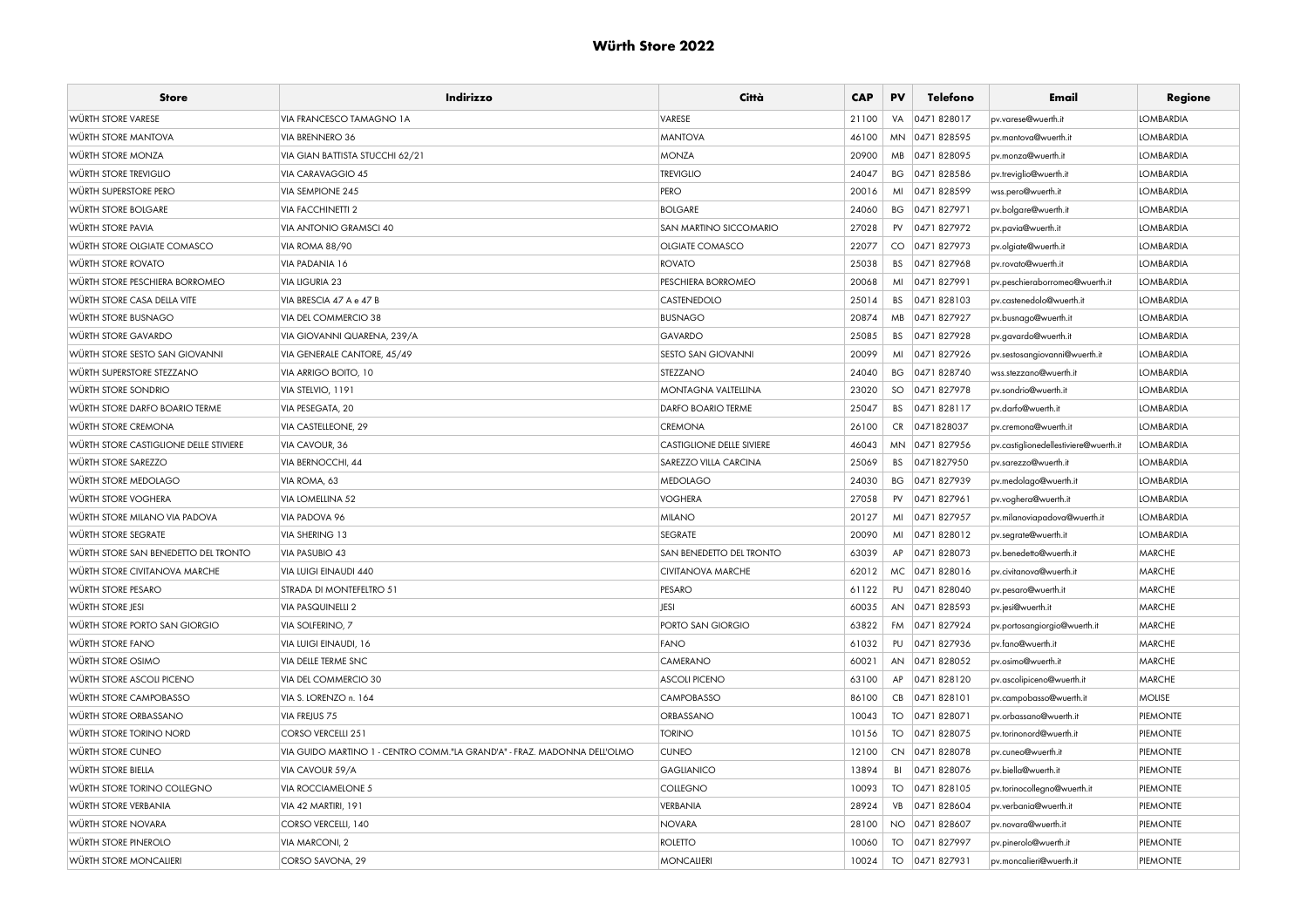| <b>Store</b>                     | Indirizzo                                                     | Città                       | <b>CAP</b> | PV        | Telefono       | Email                      | Regione                    |
|----------------------------------|---------------------------------------------------------------|-----------------------------|------------|-----------|----------------|----------------------------|----------------------------|
| WÜRTH STORE BORGOMANERO          | VIA PIOLA 84                                                  | <b>GATTICO-VERUNO</b>       | 28013      | NO.       | 0471827933     | pv.borgomanero@wuerth.it   | PIEMONTE                   |
| WÜRTH STORE ALBA                 | CORSO UNITA' D'ITALIA, 16                                     | ALBA                        | 12051      | <b>CN</b> | 0471 827929    | pv.alba@wuerth.it          | PIEMONTE                   |
| WÜRTH STORE ALESSANDRIA          | <b>VIA DELLA STORTIGLIONA, 1</b>                              | ALESSANDRIA                 | 15122      | AL        | 0471 827940    | pv.alessandria@wuerth.it   | PIEMONTE                   |
| <b>WÜRTH STORE TARANTO</b>       | VIA CESARE BATTISTI 5000                                      | <b>TARANTO</b>              | 74121      | TA        | 0471828099     | pv.taranto@wuerth.it       | PUGLIA                     |
| WÜRTH STORE LECCE                | VIALE RISORGIMENTO ANGOLO VIA ALDO PICCINNO                   | LECCE                       | 73100      | LE        | 0471828086     | by.lecce@wuerth.it         | PUGLIA                     |
| WÜRTH STORE FOGGIA               | VIALE DEGLI ARTIGIANI, 15 - 17                                | <b>FOGGIA</b>               | 71121      | FG        | 0471828049     | pv.foggia@wuerth.it        | <b>PUGLIA</b>              |
| WÜRTH STORE BARI MODUGNO         | <b>VIA STRADA PROVINCIALE KM 1</b>                            | <b>MODUGNO</b>              | 70026      | BA        | 0471828589     | pv.barimodugno@wuerth.it   | PUGLIA                     |
| <b>WÜRTH STORE BARLETTA</b>      | <b>VIA TRANI 83</b>                                           | <b>BARLETTA</b>             | 76121      | BT        | 0471827916     | pv.barletta@wuerth.it      | <b>PUGLIA</b>              |
| WÜRTH STORE MONOPOLI             | VIALE ALDO MORO, 69                                           | <b>MONOPOLI</b>             | 70043      | BA        | 0471828122     | pv.monopoli@wuerth.it      | PUGLIA                     |
| <b>WÜRTH STORE CAGLIARI</b>      | VIALE ELMAS 182                                               | <b>CAGLIARI</b>             | 09122      | CA        | 0471 828055    | pv.cagliari@wuerth.it      | SARDEGNA                   |
| <b>WÜRTH STORE OLBIA</b>         | VIA SEYCHELLES ANGOLO VIA CAPOVERDE, 1 - ZONA INDUSTR. SETT.4 | <b>OLBIA</b>                | 07026      |           | OT 0471 828084 | pv.olbia@wuerth.it         | SARDEGNA                   |
| WÜRTH STORE SELARGIUS            | VIA TALETE 8 ANGOLO VIA PITAGORA 2                            | <b>SELARGIUS</b>            | 09047      | CA        | 0471828097     | pv.selargius@wuerth.it     | SARDEGNA                   |
| WÜRTH STORE SASSARI NORD         | VIA PORTO TORRES, 36/F                                        | SASSARI                     | 07100      | SS        | 0471 828069    | pv.sassari@wuerth.it       | SARDEGNA                   |
| <b>WÜRTH STORE ORISTANO</b>      | <b>VIA BATTISTA CASU 6C</b>                                   | <b>ORISTANO</b>             | 09170      | OR        | 0471828588     | pv.oristano@wuerth.it      | SARDEGNA                   |
| WÜRTH STORE MESSINA              | LOC. PISTUNINA, VIA STATALE 114 km 4,600                      | <b>MESSINA</b>              | 98125      |           | ME 0471 828062 | pv.messina@wuerth.it       | <b>SICILIA</b>             |
| WÜRTH STORE MISTERBIANCO         | VIA ZENIA 11                                                  | <b>MISTERBIANCO</b>         | 95045      |           | CT 0471828036  | pv.misterbianco@wuerth.it  | SICILIA                    |
| WÜRTH STORE MILAZZO              | VIA ACQUEVIOLE, 133                                           | MILAZZO                     | 98057      |           | ME 0471 828030 | pv.milazzo@wuerth.it       | SICILIA                    |
| WÜRTH STORE MARSALA              | VIA SALEMI 79                                                 | MARSALA                     | 91025      | <b>TP</b> | 0471 828042    | pv.marsala@wuerth.it       | SICILIA                    |
| WÜRTH STORE MODICA               | STRADA STATALE 115 n. 2                                       | <b>MODICA</b>               | 97015      | RG        | 0471 828050    | pv.modica@wuerth.it        | SICILIA                    |
| WÜRTH STORE AGRIGENTO            | VIA LEONARDO SCIASCIA 212                                     | <b>AGRIGENTO</b>            | 92100      | AG        | 0471866111     | pv.agrigento@wuerth.it     | <b>SICILIA</b>             |
| WÜRTH STORE ACIREALE             | VIA CRISTOFORO COLOMBO 41                                     | <b>ACIREALE</b>             | 95024      | <b>CT</b> | 0471828603     | pv.acireale@wuerth.it      | SICILIA                    |
| WÜRTH STORE PALERMO              | VIA PIETRO NENNI 16                                           | PALERMO                     | 90146      | PA        | 0471828064     | pv.palermo@wuerth.it       | <b>SICILIA</b>             |
| WÜRTH STORE CALTANISSETTA        | <b>VIA DUE FONTANE 50</b>                                     | CALTANISSETTA               | 93100      | CL        | 0471 827992    | pv.caltanissetta@wuerth.it | SICILIA                    |
| WÜRTH STORE SIRACUSA             | VIA GAETANO MARIO COLUMBA 73                                  | SIRACUSA                    | 96100      | SR        | 0471827989     | pv.siracusa@wuerth.it      | <b>SICILIA</b>             |
| <b>WÜRTH STORE LIVORNO</b>       | VIA FIRENZE, 35                                               | <b>LIVORNO</b>              | 57121      | u.        | 0471828089     | pv.livorno@wuerth.it       | <b>TOSCANA</b>             |
| WÜRTH STORE LUCCA                | VIA SOTTOMONTE 533 - LOC. GUAMO                               | <b>LUCCA</b>                | 55100      | LU        | 0471 828094    | pv.lucca@wuerth.it         | <b>TOSCANA</b>             |
| WÜRTH STORE GROSSETO             | VIA NEPAL, 12                                                 | <b>GROSSETO</b>             | 58100      | <b>GR</b> | 0471828096     | pv.grosseto@wuerth.it      | <b>TOSCANA</b>             |
| WÜRTH STORE CALENZANO            | VIA DEL PRATIGNONE, 32 ANGOLO VIA DELLE CALANDRE              | CALENZANO                   | 50041      | FI.       | 0471 828070    | pv.calenzano@wuerth.it     | <b>TOSCANA</b>             |
| WÜRTH STORE PISA                 | <b>VIA SCORNIGIANA 8</b>                                      | PISA                        | 56121      | PI        | 0471828592     | pv.pisa@wuerth.it          | <b>TOSCANA</b>             |
| <b>WÜRTH STORE EMPOLI</b>        | VIA TOSCO ROMAGNOLO SUD 123                                   | MONTELUPO FIORENTINO        | 50056      | F1        | 0471 828597    | pv.empoli@wuerth.it        | <b>TOSCANA</b>             |
| WÜRTH STORE AREZZO               | VIA PIERO CALAMANDREI 112                                     | AREZZO                      | 52100      | AR        | 0471828591     | pv.arezzo@wuerth.it        | <b>TOSCANA</b>             |
| WÜRTH STORE BARBERINO VAL D'ELSA | VIA FRANCESCO PETRARCA, 6 ANGOLO VIA BOCCACCIO                | <b>BARBERINO VAL D'ELSA</b> | 50021      | F1        | 0471 827965    | pv.barberino@wuerth.it     | <b>TOSCANA</b>             |
| WÜRTH STORE SINALUNGA            | <b>VIA CASALPIANO 21</b>                                      | SINALUNGA                   | 53048      | -SI       | 0471 827979    | pv.sinalunga@wuerth.it     | <b>TOSCANA</b>             |
| WÜRTH STORE SCANDICCI            | VIA DELLA ROMAGNA TOSCANA NR. 10                              | <b>FIRENZE</b>              | 50142      | - Fl      | 0471 827966    | pv.scandicci@wuerth.it     | <b>TOSCANA</b>             |
| WÜRTH STORE VIAREGGIO            | VIA AURELIA SUD, 285                                          | <b>VIAREGGIO</b>            | 55049      | LU        | 0471827913     | pv.viareggio@wuerth.it     | <b>TOSCANA</b>             |
| <b>WÜRTH STORE PISTOIA</b>       | <b>VIA BENVENUTO CELLINI, 2/E</b>                             | <b>PISTOIA</b>              | 51100      | PT        | 0471 827919    | pv.pistoia@wuerth.it       | <b>TOSCANA</b>             |
| WÜRTH STORE SIENA                | STRADA MASSETANA ROMANA, 12/6                                 | SIENA                       | 53100      | <b>SI</b> | 0471 827914    | pv.siena@wuerth.it         | <b>TOSCANA</b>             |
| WÜRTH STORE MUGELLO              | VIA CASTELLINA, 15 -LOCALITA' LA TORRE                        | <b>BORGO SAN LORENZO</b>    | 50032      | F         | 0471 827996    | pv.mugello@wuerth.it       | <b>TOSCANA</b>             |
| WÜRTH STORE MONTEVARCHI          | <b>VIA VINCENZO MONTI 22</b>                                  | <b>MONTEVARCHI</b>          | 52025      | AR        | 0471 827932    | pv.montevarchi@wuerth.it   | <b>TOSCANA</b>             |
| WÜRTH STORE EGNA                 | <b>VIA STAZIONE 51</b>                                        | <b>EGNA</b>                 | 39044      |           | BZ 0471 828250 | pv.egna@wuerth.it          | <b>TRENTINO ALTO ADIGE</b> |
| WÜRTH STORE BOLZANO              | VIA PACINOTTI,4                                               | <b>BOLZANO</b>              | 39100      | BZ        | 0471828035     | pv.bolzano@wuerth.it       | <b>TRENTINO ALTO ADIGE</b> |
| WÜRTH STORE TRENTO               | VIA MACCANI 163                                               | <b>TRENTO</b>               | 38121      | TN        | 0471828020     | pv.trento@wuerth.it        | <b>TRENTINO ALTO ADIGE</b> |